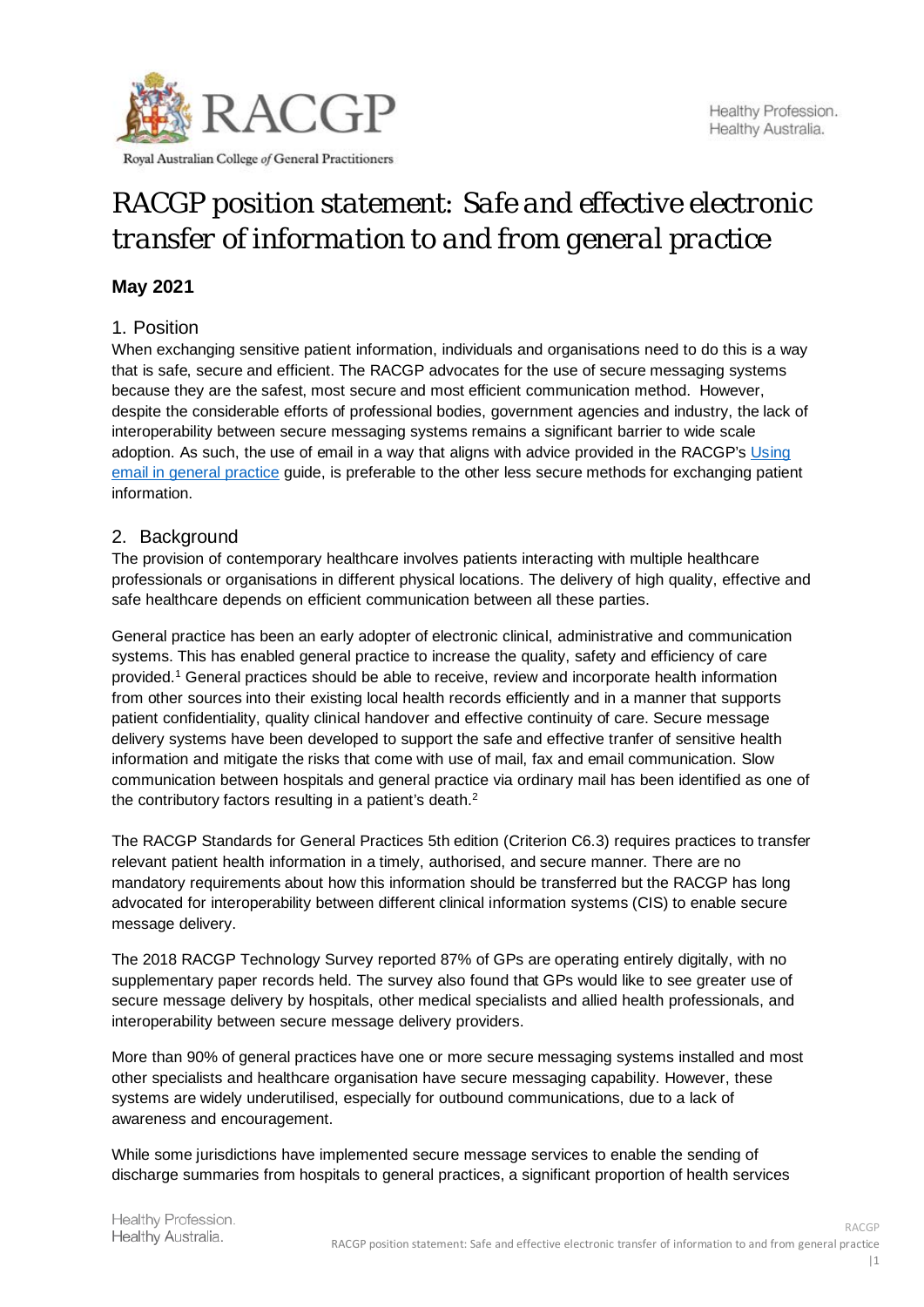

#### Royal Australian College of General Practitioners

and government agencies communicating with general practice do not use electronic communication systems which are compatible with those existing in general practice. Many health professionals and organisations continue to use mail and fax.

## 3. The issues

Most organisations fail to consider the implications and costs for general practices to manage information transfers safely, reliably and efficiently. The inefficiencies of current processes create a heavy burden on GPs, diverting their time away from providing essential medical care for patients. This impacts on patient care due to inefficiencies and the risk of information not being appropriately incorporated into the patient record.

## 3.1 Sending information

General practices are often required to manually transfer information from their clinical or administrative systems into paper based or online forms which often require handwritten signatures. This information is then sent to the relevant agency via an online upload, post, fax, or via standard and unsecured email. Information leaving general practice through these methods requires significant manual processing.

## 3.2 Receiving information

Hardcopy or image formats of letters, reports and requests received by general practice from other health services must be manually scanned and added to the patient's clinical record. Some is received electronically. This information, even when received electronically, is not routinely coded in a structured form that can be incorporated into CISs.

Documents received by general practice provide the most clinical value when they contain atomised data that can be incorporated in a coded fashion into the CIS and then can be searched and interrogated by general practice clinical software. Fax and paper based reports which are scanned into clinical records and saved as an image are not easily searchable, and can't be used for clinical audits or by general practice CISs to automatically generate reminders or recalls that are appropriate for the patient.

## 4. Secure messaging and email

Because of the clear advantages secure messaging brings to the whole health sector, the RACGP has long advocated for interoperability between clinical information systems (CIS) and messaging systems to enable widespread adoption of secure message delivery. Despite considerable efforts in recent years on the part of the Australian Digital Health Agency, industry and peak bodies, interoperability has not been achieved. Consequently, the RACGP believes it will not be achieved without regulation to help drive the necessary changes and recommends this is put in place.

Furthermore, The COVID-19 pandemic has presented many challenges regarding the systems and processes for sending and receiving clinical paperwork following telephone and video consultations. The evolving nature of communications during the pandemic has seen a shift in the way we communicate. It is clear there are many instances where email is an appropriate method of communication, provided both the sender and the patient are aware of the risks and limitations and consent is provided by the patient.

In view of the above, email can be regarded an appropriate means of clinical communication and should be integrated into existing clinical systems, provided it adheres to RACGP guidance on [using](https://www.racgp.org.au/running-a-practice/technology/business-technology/using-email-in-general-practice)  [email in general practice.](https://www.racgp.org.au/running-a-practice/technology/business-technology/using-email-in-general-practice) Every effort should be made to secure it as much as possible, through the